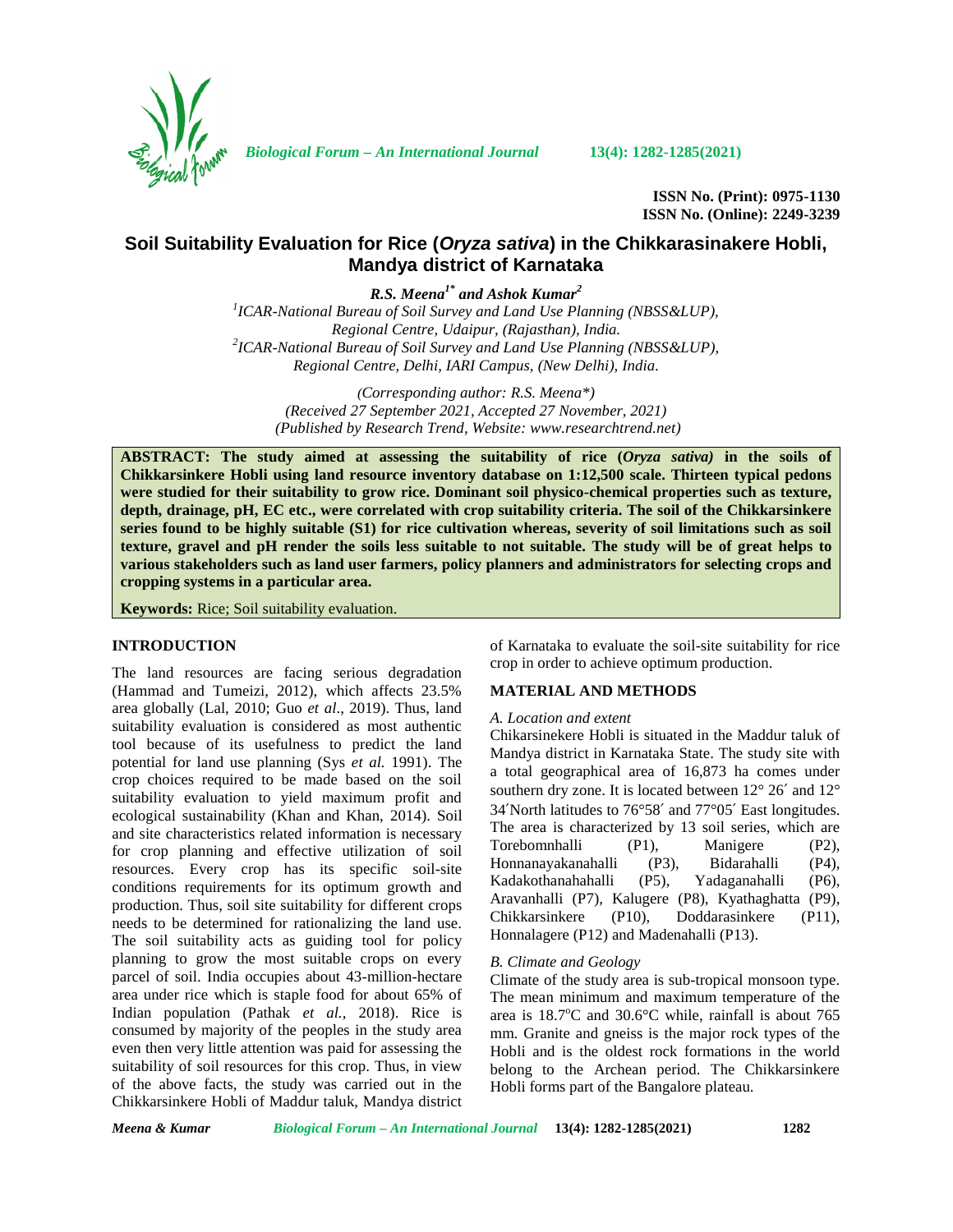#### *C. Landforms and land use*

The major landforms identified in the area are uplands, lowlands, and valleys. More than 75 per cent of the total area is under cultivation. Major parts of the cultivable lands (7478 ha) are under canal irrigation. The canal-irrigated land is under rice, sugarcane, coconut, mulberry, etc., whereas, rainfed areas cultivated for ragi, pulses and oilseeds.

## *D. Soil analysis*

Soil samples were processed for important physico chemical properties such as soil pH (1:2.5 soil water<br>Landform and suspension) using a glass electrode pH meter. Electrical conductivity was measured using a conductivity bridge (Jackson 1973). Organic carbon was determined following rapid titration method (Walkley and Black 1934) and  $CaCO<sub>3</sub>$  by rapid titration method (Puri, 1930). The available micronutrients were extracted using DTPA method (Lindsay and Norvell, 1978), and the concentration of Zn, Fe, Cu, and Mn was determined using atomic absorption spectrophotometer.

## *E. Soil-site suitability evaluation*

The landscape and soil site characteristic for soil suitability evaluation of rice was carried out as per Sys *et al.* (1991) and Naidu et al. (2006). Soil suitability has been assessed by comparing the landscape and soil characteristics with crop requirements tables (Sys *et al.* 1993). The number and degrees of limitations suggest the suitability class of each soil for a particular crop. The potential land suitability subclasses were determined after considering the improvement measures to correct the limitations.

## **RESULTS AND DISCUSSION**

The soils on uplands were shallow to moderately deep and deep to very deep, moderately drained to well drained, whereas the soils of the midlands and lowlands were deep to very deep and moderately drained. The texture of uplands was sandy loam to sandy clay loam to clay. The texture of lowland physiographic units was finer than uplands because of lateral movement of finer fractions from uplands to lowlands, difference in parent material, physiography, in-situ weathering, and translocation of clay (Basavaraju *et al.,* 2005).

physico-chemical characteristics (weighted average) of the soils of the study area are presented in Table 1. The soil pH varied from 5.6 to 8.7 (uplands), 8.9 to 9.4 (midlands), and 7.4 to 9.4 (lowlands). This increase in pH could be due to leaching of bases from higher topography and getting deposited at lower portion. Kumar *et al.* (2020) also reported lower pH at higher elevation due to leaching of bases. The electrical conductivity ranged from 0.03 to 0.62 dS m-1 , indicating moderate salt content. The lowlands had slightly higher EC than the uplands and midlands, which could be attributed to salt deposition in the lowlands. The study findings are in close agreement to Sitanggang *et al.* (2006). The lowland pedons had higher organic carbon content mainly due to physiography and land use. Our findings are in conformity with Isitekhale *et al.* (2014). The CEC ranged from 0.57 to 62.7 cmol  $(p^+)$  kg<sup>-1</sup>, which corresponds to clay content in the horizons. The higher CEC (62.7 cmol  $(p^+)$  kg<sup>-1</sup>) was observed in the lowland horizons than in the uplands and midlands.

| Pedon<br>No. |                          |                     | <b>Landform characteristics</b> |                 | Physical and physico-chemical characteristics (weighted averages) |                |     |                                  |                         |                                 |            |           |  |  |
|--------------|--------------------------|---------------------|---------------------------------|-----------------|-------------------------------------------------------------------|----------------|-----|----------------------------------|-------------------------|---------------------------------|------------|-----------|--|--|
|              | <b>Gravel</b><br>(%)     | <b>Slope</b><br>(%) | Flooding                        | <b>Drainage</b> | Depth                                                             | <b>Texture</b> | pH  | EC<br>$\mathbf{dSm}^{\text{-}1}$ | <b>OC</b><br>$g k^{-1}$ | CaCO <sub>3</sub><br>$g k^{-1}$ | <b>ESP</b> | BS<br>(%) |  |  |
|              |                          |                     |                                 |                 |                                                                   | <b>Upland</b>  |     |                                  |                         |                                 |            |           |  |  |
| Pedon 1      | $35 - 70$                | $1 - 5$             | Nill                            | Well            | 87                                                                | scl.           | 7.6 | 0.34                             | 8.9                     | $\mathbf{0}$                    | 1.9        | 78        |  |  |
| Pedon 2      | $35 - 60$                | $0 - 5$             | Nill                            | well            | 74                                                                | scl.           | 8.7 | 0.37                             | 11.1                    | $\mathbf{0}$                    | 5.8        | 100       |  |  |
| Pedon 3      | $10 - 30$                | $0 - 5$             | Nill                            | well            | 79                                                                | SC,            | 7.9 | 0.25                             | 10.5                    |                                 | 3.8        | 87        |  |  |
| Pedon 4      | $10-30$                  | $0 - 3$             | Nill                            | well            | 90                                                                | gsl,           | 8.0 | 0.06                             | 7.1                     | $\Omega$                        | 0.85       | 100       |  |  |
| Pedon 5      |                          | $0 - 3$             | Nill                            | Mod.<br>well    | 103                                                               | $\mathbf c$    | 8.1 | trace                            | 13.0                    | 20                              | 0.8        | >100      |  |  |
| Pedon 6      | $35 - 60$                | $1 - 5$             | Nill                            | Well            | 126                                                               | sl.            | 5.6 | 0.09                             | 12.5                    | $\Omega$                        | 3.3        | 78        |  |  |
| Pedon 7      | $<$ 10                   | $0 - 3$             | Nill                            | Well            | 157                                                               | sl.            | 6.3 | 0.03                             | 5.2                     | $\overline{0}$                  | 0.20       | 69        |  |  |
| Pedon 8      | $\overline{\phantom{a}}$ | $0 - 3$             | Nill                            | Well            | 140                                                               | gsl,           | 8.6 | 0.15                             | 7.7                     | $\mathbf{0}$                    | 3.6        | 100       |  |  |
|              |                          |                     |                                 |                 |                                                                   | <b>Midland</b> |     |                                  |                         |                                 |            |           |  |  |
| Pedon 9      |                          | $0 - 1$             | Slight                          | Mod.<br>well    | 131                                                               | sl.            | 8.9 | trace                            | 8.8                     | 40                              | 6.0        | 100       |  |  |
|              |                          |                     |                                 |                 |                                                                   | Lowland        |     |                                  |                         |                                 |            |           |  |  |
| Pedon<br>10  |                          | $0 - 1$             | Mod.                            | Mod.<br>well    | 150                                                               | $\mathbf c$    | 8.5 | 0.15                             | 8.4                     | 30                              | 12.9       | 100       |  |  |
| Pedon<br>11  |                          | $0 - 1$             | Mod.                            | Mod.<br>well    | 160                                                               | sl,            | 8.2 | trace                            | 9.4                     | $\mathbf{0}$                    | 3.9        | 99        |  |  |
| Pedon<br>12  | ٠                        | $0 - 1$             | Mod.                            | Mod.<br>well    | 140                                                               | scl,           | 7.4 | 0.21                             | 10.6                    | $\mathbf{0}$                    | 1.9        | 96        |  |  |
| Pedon<br>13  |                          | $0 - 1$             | Mod.                            | Mod.<br>well    | 51                                                                | scl.           | 7.8 | 0.62                             | 13.7                    | 10                              | 2.9        | 98        |  |  |

**Table 1: Soil-site characteristics of Chikkarsinkere Hobli.**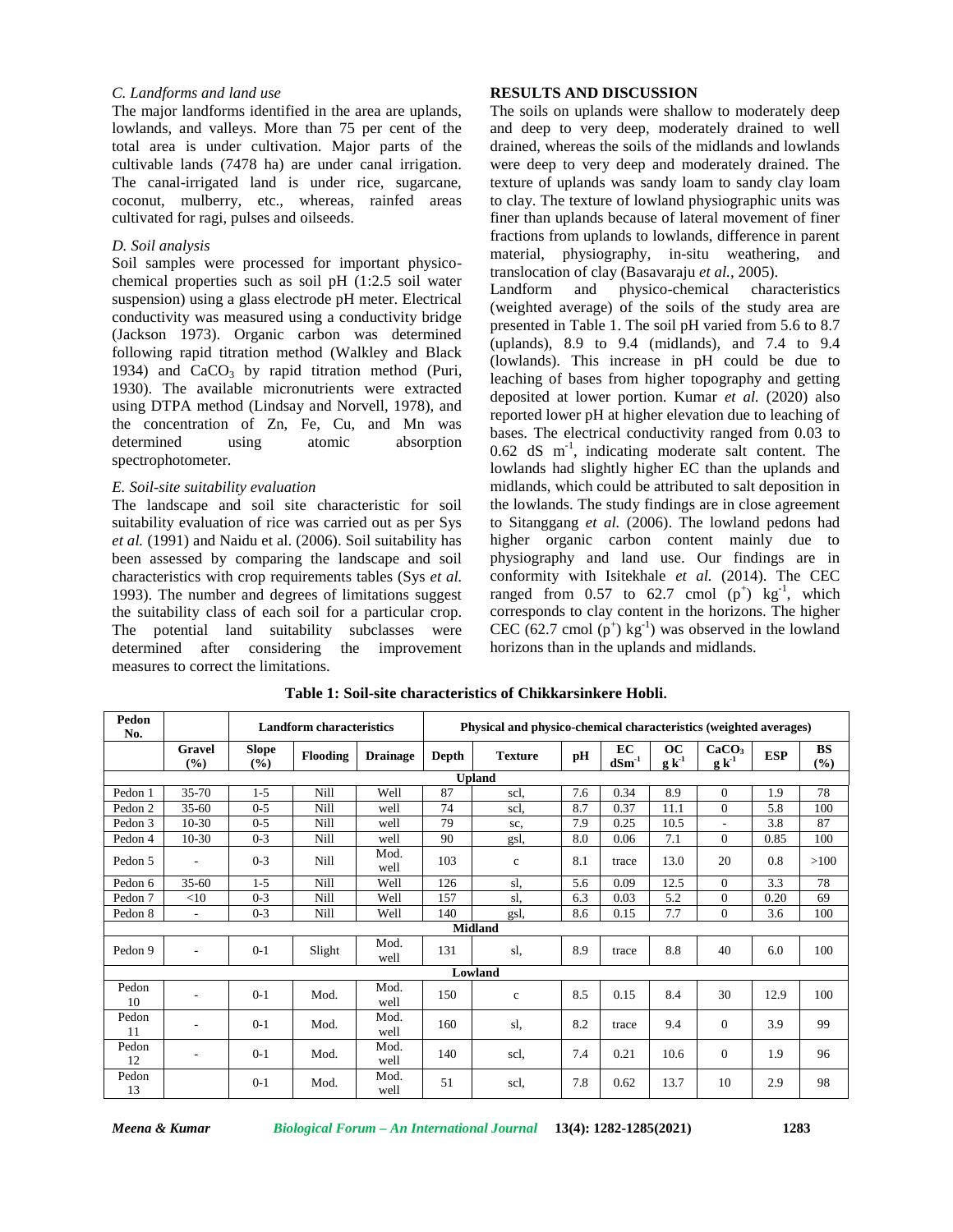Soils were classified according to the keys of soil taxonomy (Soil Survey Staff 2006). The limitation levels of the land characteristics and land suitability are presented in Table 2. The soil suitability assessment for rice revealed that about 1879 ha (11%) area in the block found to be highly suitable (S1) for rice cultivation followed by moderately suitable (S2) area (5290 ha), whereas about 3645 ha (22%) is found to be not suitable. On either side of the Kadamba River, highly suitable (S1) areas can be found in the panchayaths of Kulagere, Honnalagere, Torebommanahalli, Kyathaghatta, and Doddarasinakere (Fig. 1). Moderately suitable areas distributed predominantly in Kulagere, Honnalagere, Kyathaghatta, Chikkarasinakere, Doddarasinakere, Annur, and Madarahalli panchayaths while, S3 areas primarily found in the panchayaths of Doddaarasinakere, K. Shettihalli, Chikkarasinakere, and Kulagere. The current study findings are in the close agreement with

the previous studies (Savalia and Gundalia*,* 2008; Savalia *et al.,* 2010). Results revealed that Pedon 10 was highly suitable for rice cultivation while, pedon 7, 11, and 12 were moderately suitable, and pedon 1 and 2 were not suitable. Our findings are in close agreement with Karthikeyan *et al.* (2013). The major constraints for rice cultivation in Chikkarasinakere hobli was topography, gravelliness, texture, depth and drainage. The potential suitability of these pedons can be improved by correcting these limiting factors. Kumar *et al.* (2020) also reported improvement in suitability class with the rectification of such limitations under best management practices. Further, Kumar et al. (2021) reported that bio-physical and socio-economic resources need to be evaluated for effective management and utilization of natural resources such as land and soils to ensure sustainable agricultural land use planning of an area.

#### **Table 2: Soil suitability of rice in Chikkarsinkere Hobli.**

| Pedon              | D1<br>. .     | $\mathbf{D}$<br>. . | $\mathbf{D}$ | $\mathbf{p}_4$ | DΣ           | D6       | D7<br>. . | <b>D</b> <sup>Q</sup><br>◡ | P9           | P10 | D11<br>. | D10<br>$\perp$ | P13<br>. L J |
|--------------------|---------------|---------------------|--------------|----------------|--------------|----------|-----------|----------------------------|--------------|-----|----------|----------------|--------------|
| <b>Suitability</b> | $\sim$ $\sim$ | - -                 | $\sim$       | $\mathbf{C}$   | $\mathbf{C}$ | $\alpha$ | $\Omega$  | $\alpha$                   | $\mathbf{C}$ | O 1 | $\Omega$ | $\Omega$       | $\sim$       |
| classes            | . .           |                     | ນມ           | NJ.            | NJ.          | ມມ       | IJΖ       | ມມ                         | D.           | IJΙ | ЮA       | D4             | NJ.          |



**Fig. 1.** Soil suitability map for rice.

#### **CONCLUSION**

The soils suitability of rice (*Oryza sativa)* revealed that the Chikkarsinkere (P10) series found to be highly suitable whereas, Aravanhalli (P7), Doddarasinkere (P11) and Honnalagere (P12) evaluated to be moderately suitable. Soil texture, gravel, and pH are the limiting factors for suitability of the rice cultivation in the area. Thus, best management practices that improve these limitations need to be adopted for bringing more areas under rice cultivation (potential soil suitability).

## **FUTURE SCOPE**

The study will be of great helps to various stakeholders such as land users, farmers, policy planners and administrators for selecting crops and cropping systems in a particular area. Based on soil characteristics the farmers will be able to make the future plan to increase crop production.

**Acknowledgement.** Authors express their thanks to the field survey party, lab and GIS staff for help in this study. **Conflict of Interest.** None.

#### **REFERENCES**

- Basavaraju, D., Naidu, M. V. S., Ramavatharam, N., Venkaiah, K., Rama Rao, G. and Reddy, K. S. (2005). Characterization, classification and evaluation of soils in Chandragiri mandal of Chittoor district, Andhra Pradesh. *Agropedology, 15*: 55-62.
- FAO (1976). A framework for land evaluation: Soils Bulletin 32, Food and Agriculture Organization of the United Nations, Rome, Italy.